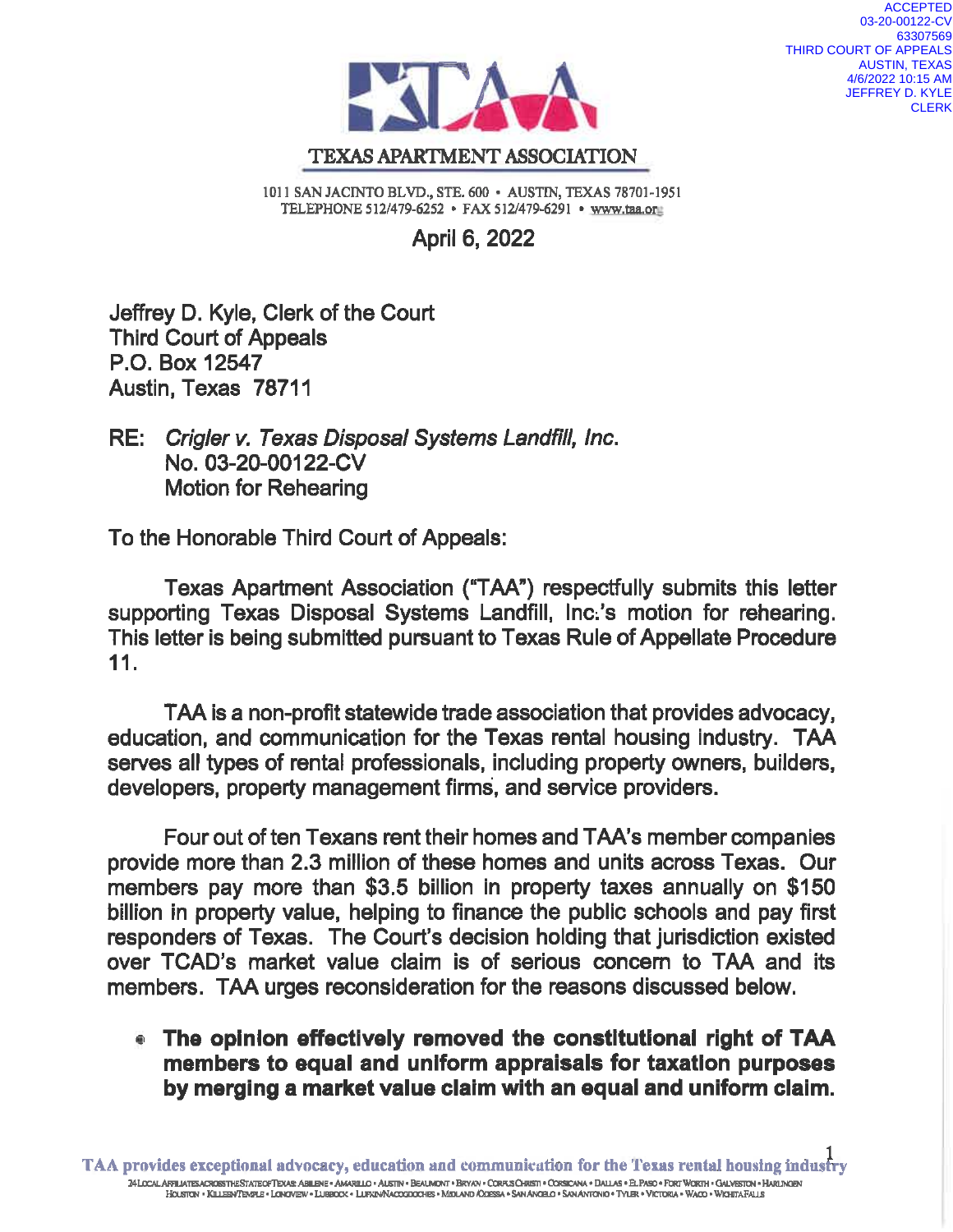The Court, by holding that an appraisal district can bring a market value challenge to determine the equal and uniform value, effectively merged the two separate and distinct claims into one. As a result, the opinion all but eliminated the constitutional right of TAA's members to equal and uniform appraisals for taxation purposes by allowing appraisal districts to inject a determination of the property's market value into an equal and uniform This holding is contrary to established Texas case law challenge. recognizing the separate nature of these two types of claims.

Until now, Texas courts have been consistent in holding that an independent appraisal of market value is not part of an equal and uniform challenge brought under Section 42.26(a)(3) of the Texas Property Tax Code and that establishing the property's market value cannot defeat a claim of unequal appraisal. Harris County Appraisal District v. United Investors Realty Trust, 47 S.W.3d 648, 650, 655 (Tex. App.-Houston [14th Dist.] 2001, pet. denied) (holding trial court properly ignored the property's market value and considered only whether the property was unequally appraised with comparable properties appropriately adjusted); Duke Realty Ltd. P'ship v. Harris Cty. Appraisal Dist., No. 14-15-00543-CV, 2016 WL 3574666. \*3 (Tex. App.—Houston [14th Dist.] June 20, 2016, no pet.) (mem. op.) (recognizing an equal and uniform determination requires only a comparison of the appraised of the property at issue with the median appraised value of comparable properties appropriately adjusted).

Consistent with *United Investors* and its progeny, in 2018, this Court properly rejected TCAD's previous attempts to merge the separate and distinct claims into one. In re Catherine Tower, 553 S.W.3d 679, 685-688 (Tex. App.—Austin 2018, orig. proceeding) (recognizing claims as distinct and that a determination of unequal appraisal does not hinge upon whether the subject property's appraisal is consonant with its market value); see also In re APTWT, LLC, 612 S.W.3d 85 (Tex. App.-Houston [14th Dist.] 2021, orig. proceeding) (same).

TAA urges the Court to grant rehearing and employ the same reasoning the Court used in Catherine Tower to hold that the trial court correctly ruled there was no jurisdiction over TCAD's asserted market value claim.

The opinion ignores the plain wording of Section 42.02 and improperly expands the chief appraiser's ability to sue taxpayers.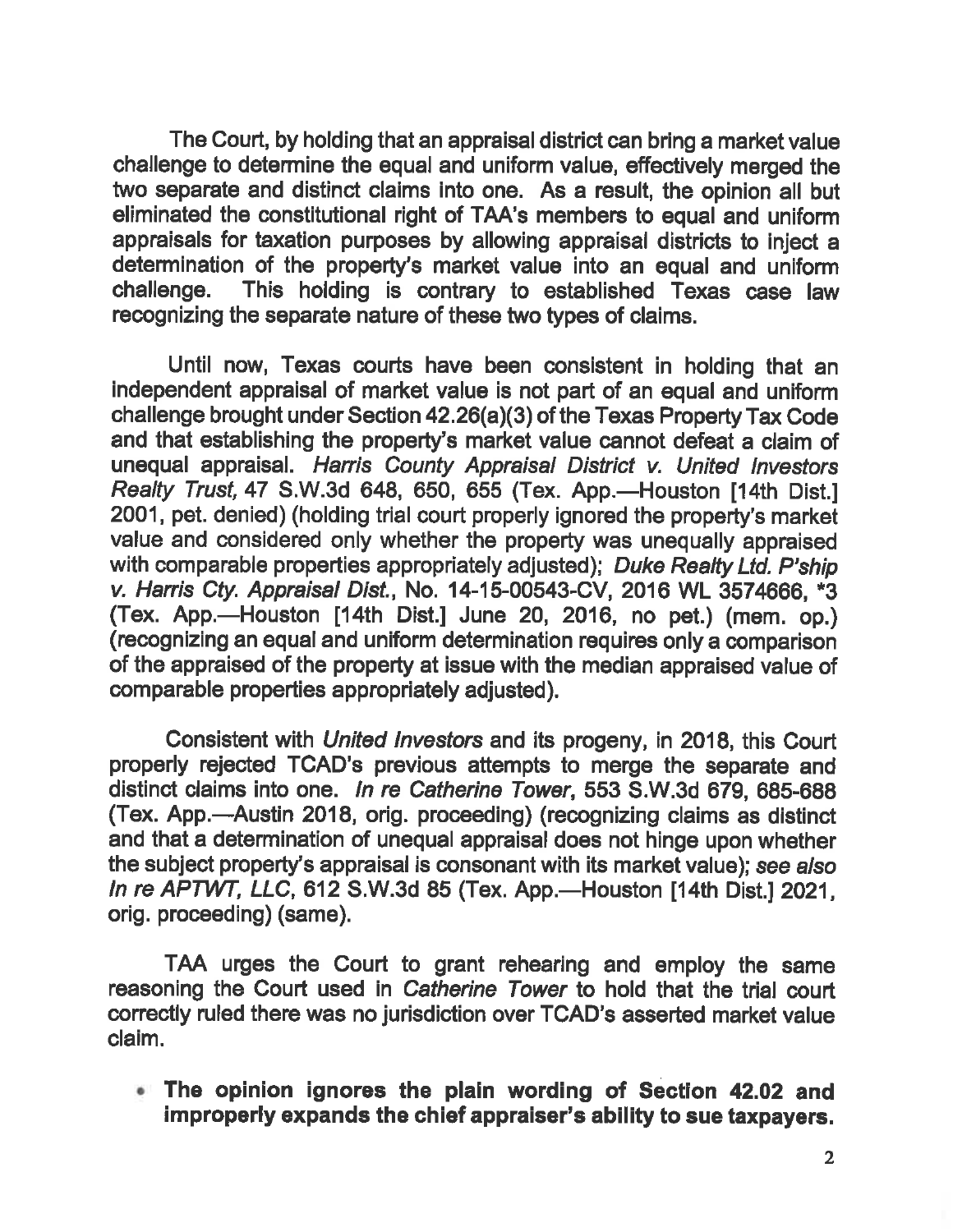The decision ignores the plain wording of Section 42.02 of the Texas Property Tax Code and as a result expands the chief appraiser's right of appeal well beyond the plain and limiting language the Legislature utilized.

The language used by the Legislature limited an appraisal district's right to appeal to an order of the ARB determining a taxpayer protest. Here, it is undisputed that the ARB did not determine a taxpayer protest of excessive market value and never issued an order determining a taxpayer protest on market value.

This expansion of the chief appraiser's right to sue property owners in district court goes well beyond what the Legislature intended. The result is alarming and places property owners at risk of being sued by the government on grounds never protested and never determined by the ARB. As a result. the Court's opinion will likely have a chilling effect on our members' pursuit of their various rights to protest set forth in Section 41.41(a) of the Property Tax Code because the opinion creates a fear that a protest will lead to being sued by an appraisal district on grounds never protested.

For the reasons set forth herein, the Texas Apartment Association urges that the motion for rehearing be granted.

In compliance with Rule 11, I state that no fee was paid or is to be paid for preparing this amicus letter.

Respectfully submitted,

/s/ Sandy Garcia Hoy

**Sandy Garcia Hoy** State Bar No. 24087759 **General Counsel Texas Apartment Association**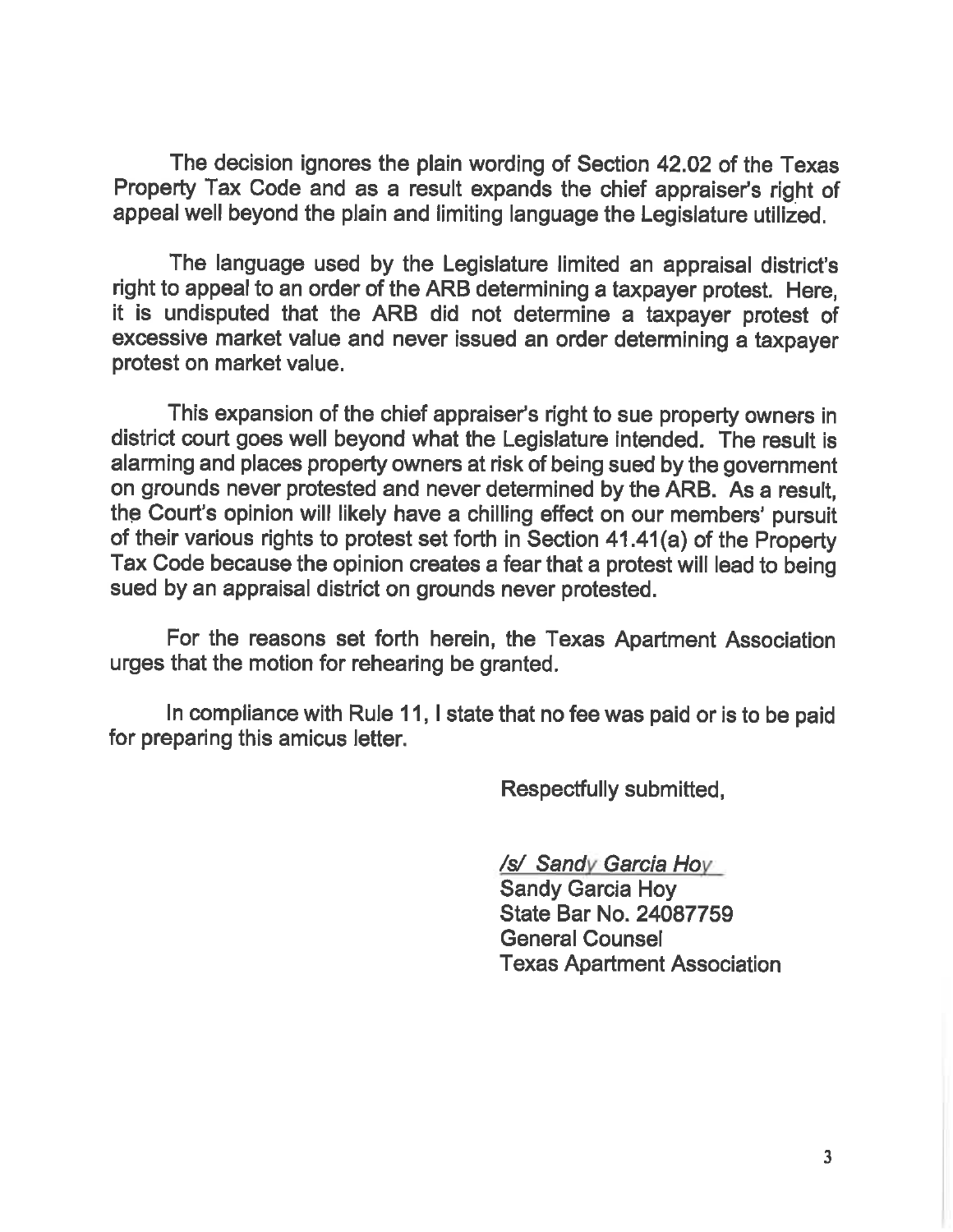## **Certificate of Service**

I certify that on April 6, 2022, a copy of the foregoing amicus letter by

Texas Apartment Association was served on all parties.

Isl Sandy G. Hoy

Sandy G. Hoy SBN 24087759